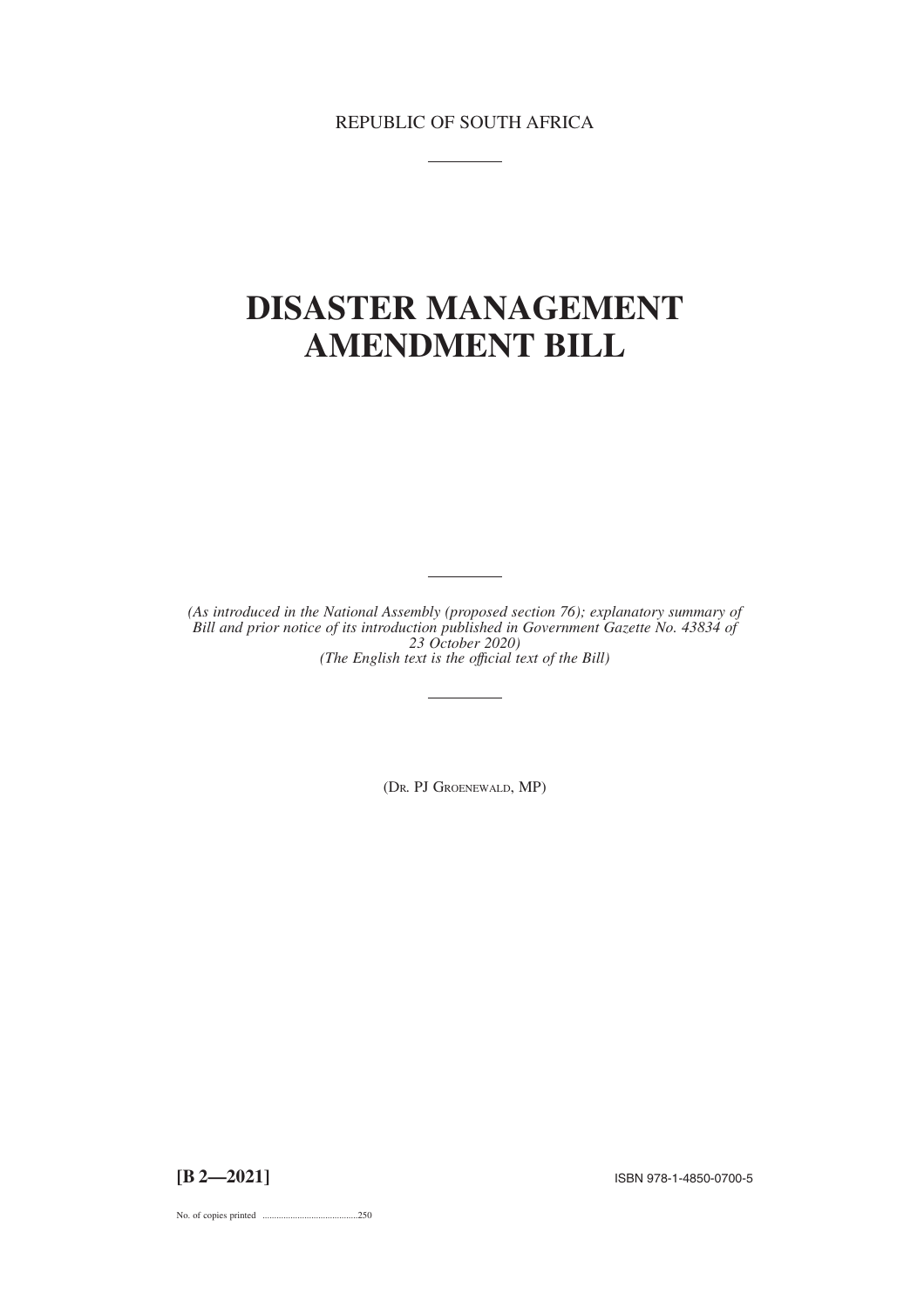#### **GENERAL EXPLANATORY NOTE:**

|  | Words in bold type in square brackets indicate omissions from<br>existing enactments. |
|--|---------------------------------------------------------------------------------------|
|  | Words underlined with a solid line indicate insertions in<br>existing enactments.     |

# **BILL**

**To amend the Disaster Management Act, 2002, so as to amend the duration of a state of disaster; to provide that any action taken as a result of a declaration of a state of disaster is only effective prospectively; to further provide that only the National Assembly, a provincial legislature or a council of a municipality may resolve to extend a national, provincial or local state of disaster respectively, and to provide for the duration of the extension; to further provide for the requisite majorities required in the National Assembly, provincial legislature and council of a municipality in order to extend a national, provincial or local state of disaster respectively; to provide that a resolution to extend a national, provincial or local state of disaster, as the case may be, may only be adopted after a public debate in the respective legislatures; to provide for oversight by the National Assembly and provincial legislature over a national or provincial state of disaster, respectively; to amend the provisions dealing with the lapsing of a national, provincial or local state of disaster and the termination of the regulations and by-laws made in terms of it, as the case may be; and to provide for matters connected therewith.**

**BE IT ENACTED** by the Parliament of the Republic of South Africa, as follows:-

#### **Amendment of section 27 of Act 57 of 2002**

**1.** Section 27 of the Disaster Management Act, 2002 (hereinafter referred to as the ''principal Act''), is hereby amended—

*(a)* by the substitution for subsection (5) of the following subsection: ''(5) A national state of disaster that has been declared in terms of subsection (1), and any other action taken in consequence of that declaration, may be effective only-

- **[***(a)* **lapses three months after it has been declared;**
- *(b)* **may be terminated by the Minister by notice in the** *Gazette* **before it lapses in terms of paragraph** *(a)***; and**
- *(c)* **may be extended by the Minister by notice in the** *Gazette* **for one month at a time before it lapses in terms of paragraph** *(a)* **or the existing extension is due to expire]**
- *(a)* prospectively; and

5

10

15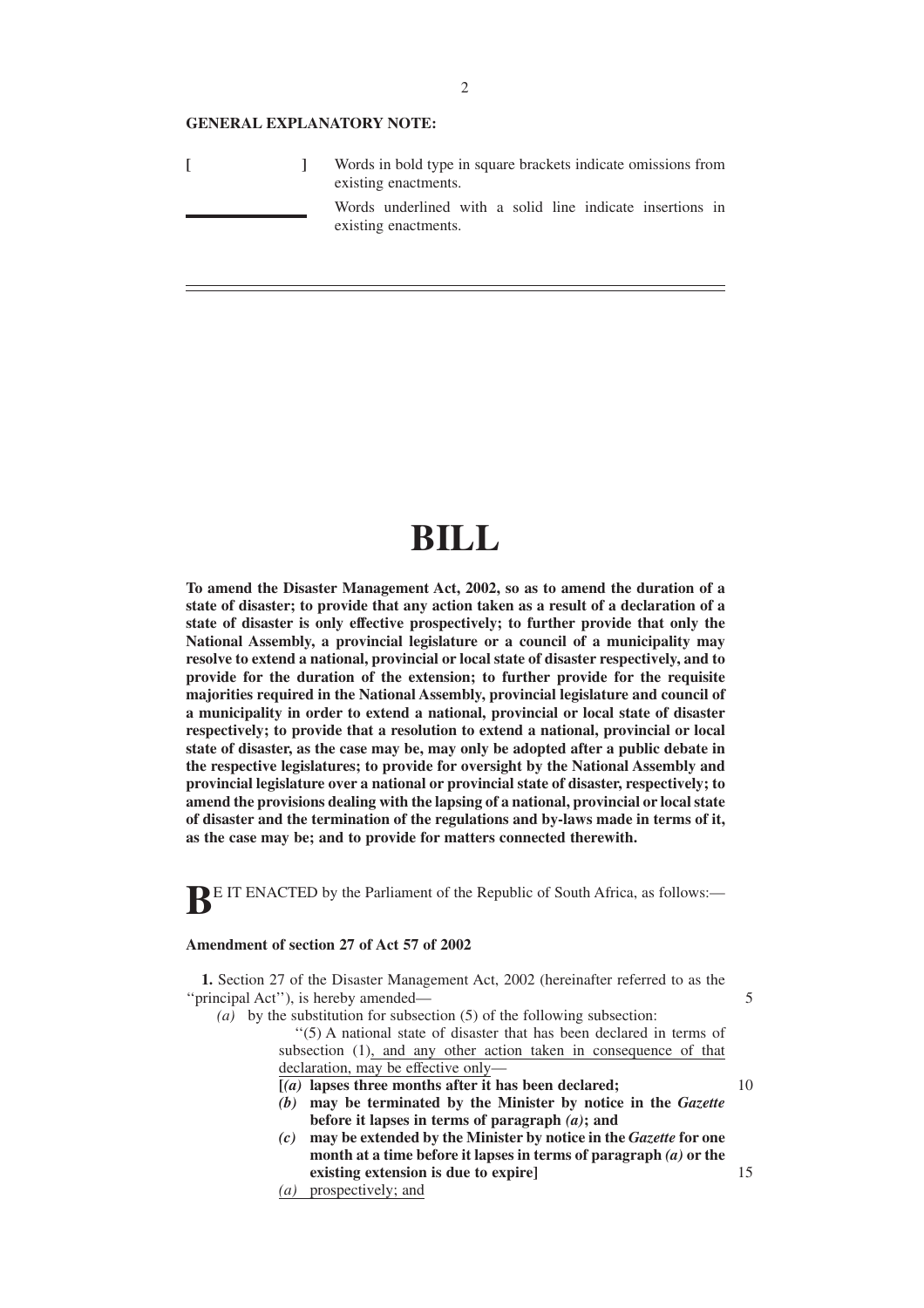- *(b)* for no more than 21 days from the date of the declaration, unless the National Assembly resolves to extend the national state of disaster.''; and
- *(b)* by the addition of the following subsections:

''(6) The Minister may terminate a national state of disaster by notice in the *Gazette* before it lapses as contemplated in subsection (5)*(b)*. 5

(7) *(a)* The National Assembly may extend a national state of disaster for no more than three months at a time.

*(b)* The first extension of the national state of disaster must be by a resolution adopted with a supporting vote of a majority of the members of the National Assembly. 10

*(c)* Any subsequent extension must be by a resolution adopted with a supporting vote of at least 60 per cent of the members of the National Assembly.

*(d)* The National Assembly may only adopt a resolution in terms of this subsection following a public debate in the National Assembly. 15

20

(8) The Minister must table a copy of the notice declaring a national state of disaster and a copy of any regulation made or direction issued in terms of subsection (2) in the National Assembly as soon as possible after the publication thereof.

(9) The National Assembly may—

- *(a)* disapprove of any such regulation or direction, or of any provision thereof; or
- *(b)* make any recommendation to the Minister in connection with any such notice, regulation or direction, or any provision thereof.". 25

## **Insertion of section 27A in Act 57 of 2002**

**2.** The following section is hereby inserted in the principal Act after section 27:

#### ''**Lapsing of national state of disaster regulations**

**27A.** (1) Any regulation made or direction issued in terms of section  $27(2)$ , or any provision thereof, ceases to be of force and effect as from the 30 date on which—

- *(a)* the declaration of that national state of disaster lapses as contemplated in section 27(5)*(b)*; or
- *(b)* the National Assembly resolves under section 27(9)*(a)* to disapprove of any such regulation or direction, or provision thereof, to the extent to which it is so disapproved, 35

whichever is the earlier date.

(2) The provisions of subsection (1) may not derogate from—

- *(a)* the validity of anything done in terms of any such regulation or direction, or of any provision thereof up to the date upon which it so ceased to be of force and effect; or 40
- *(b)* any right, privilege, obligation or liability acquired, accrued or incurred, as at the date contemplated in paragraph *(a)*, under and by virtue of any such regulation or direction, or of any provision thereof.''. 45

## **Amendment of section 41 of Act 57 of 2002**

**3.** Section 41 of the principal Act is hereby amended—

*(a)* by the substitution for subsection (5) of the following subsection:

''(5) A provincial state of disaster that has been declared in terms of subsection (1), and any other action taken in consequence of that 50 declaration, may be effective only-

- **[***(a)* **lapses three months after it has been declared;**
- *(b)* **may be terminated by the Premier by notice in the provincial gazette before it lapses in terms of paragraph** *(a)***; and**
- *(c)* **may be extended by the Premier by notice in the provincial** 55**gazette for one month at a time before it lapses in terms of paragraph** *(a)* **or the existing extension is due to expire]**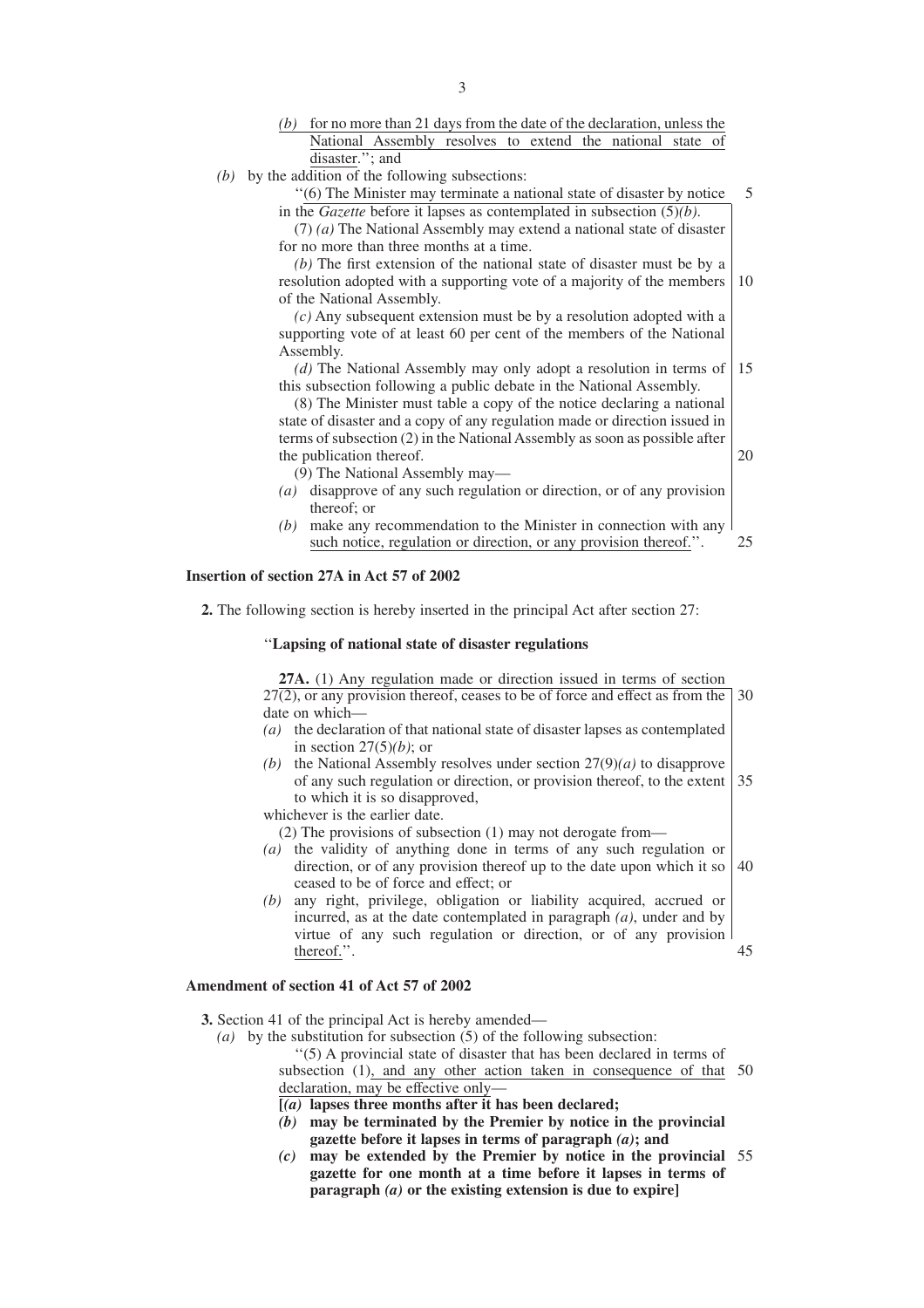*(a)* prospectively; and

| P100P221.21                                                                |  |  |
|----------------------------------------------------------------------------|--|--|
| for no more than 21 days from the date of the declaration, unless a<br>(b) |  |  |
| provincial legislature resolves to extend the provincial state of          |  |  |
| disaster."; and                                                            |  |  |
| by the addition of the following subsections:                              |  |  |
| "(6) The Premier may terminate a provincial state of disaster by notice    |  |  |
| in the provincial cozatte before it langes as contemplated in subsection   |  |  |

 $(b)$  b

in the provincial gazette before it lapses as contemplated in subsection (5)*(b)*.

(7) *(a)* The provincial legislature may extend a declaration of a provincial state of disaster for no more than three months at a time.

*(b)* The first extension of the provincial state of disaster must be by a resolution adopted with a supporting vote of a majority of the members of the provincial legislature.

*(c)* Any subsequent extension must be by a resolution adopted with a supporting vote of at least 60 per cent of the members of the provincial legislature. 15

*(d)* A provincial legislature may only adopt a resolution in terms of this subsection following a public debate in that legislature.

(8)The Premier must table a copy of the notice declaring a provincial state of disaster and a copy of any regulation or direction made in terms of subsection (2) in the provincial legislature as soon as possible after the publication thereof. 20

(9) The provincial legislature may—

- *(a)* disapprove of any such regulation or direction, or of any provision thereof; or 25
- *(b)* make any recommendation to the Premier in connection with any such notice, regulation or direction, or of any provision thereof.''.

#### **Insertion of section 41A in Act 57 of 2002**

**4.** The following section is hereby inserted in the principal Act after section 41:

#### ''**Lapsing of provincial state of disaster regulations**

**41A.** (1) Any regulation made or direction issued in terms of section  $41(2)$ , or any provision thereof, ceases to be of force and effect as from the date on which—

- *(a)* the declaration of that provincial state of disaster lapses as contemplated in section 41(5)*(b)*; or 35
- *(b)* the provincial legislature resolves under section  $41(9)(a)$  to disapprove of any such regulation or direction, or of any provision thereof, to the extent to which it is so disapproved,

whichever is the earlier date.

(2) The provisions of subsection (1) may not derogate from—

- *(a)* the validity of anything done in terms of any such regulation or direction, or of any provision thereof up to the date upon which it so ceased to be of force and effect; or
- *(b)* any right, privilege, obligation or liability acquired, accrued or incurred, as at the date contemplated in paragraph *(a)*, under and by virtue of any such regulation or direction, or of any provision thereof.''. 45

## **Amendment of section 55 of Act 57 of 2002**

- **5.** Section 55 of the principal Act is hereby amended—
	- *(a)* by the substitution for subsection (5) of the following subsection: ''(5) A **[municipal]** local state of disaster that has been declared in terms of subsection (1), and any other action taken in consequence of that declaration, may be effective only— 50
		- **[***(a)* **lapses three months after it has been declared;**
		- *(b)* **may be terminated by the council by notice in the provincial** 55**gazette before it lapses in terms of paragraph** *(a)***; and**

30

40

5

10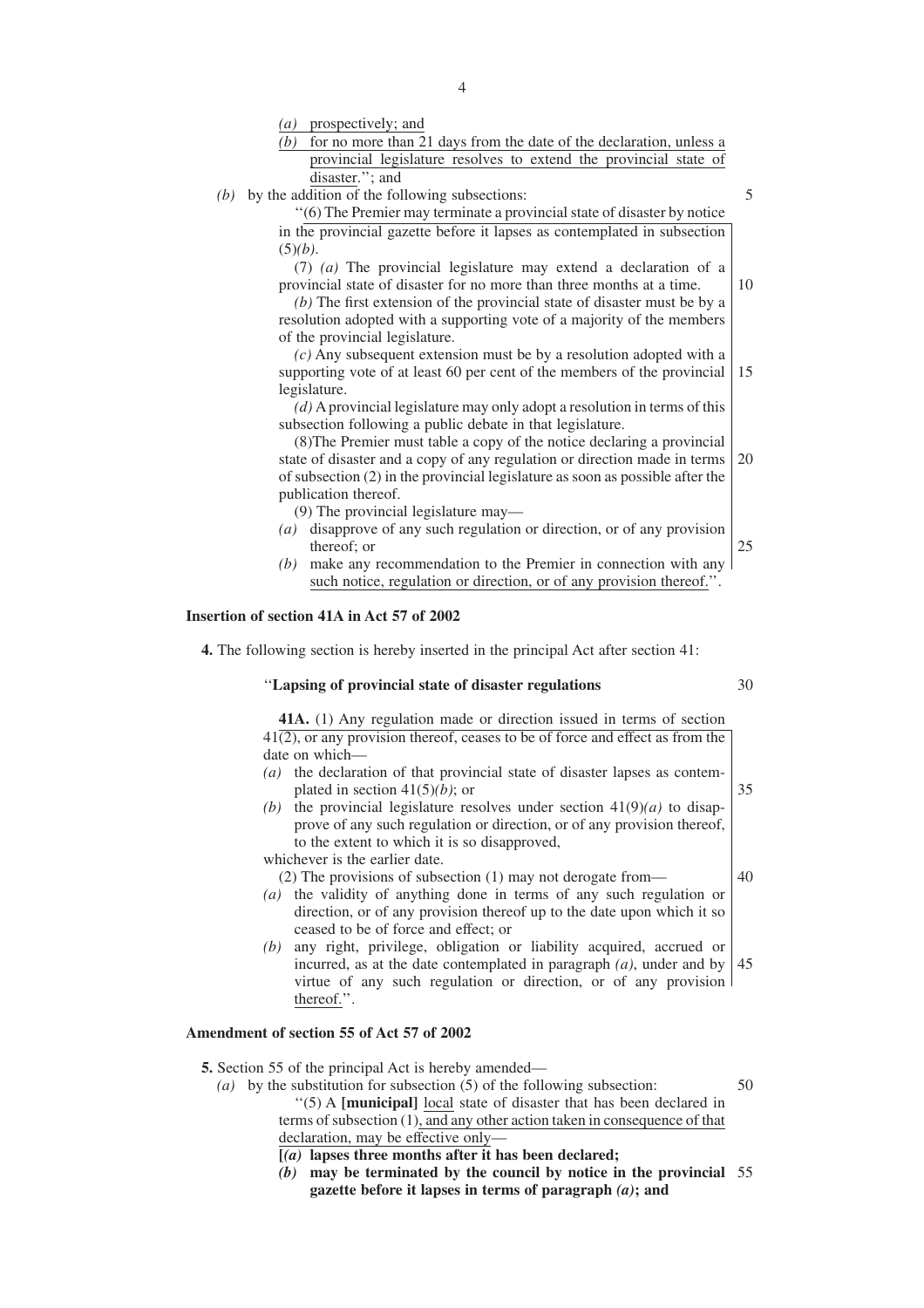- *(c)* **may be extended by the council by notice in the provincial gazette for one month at a time before it lapses in terms of paragraph** *(a)* **or the existing extension is due to expire]**
- *(a)* prospectively; and
- $\overline{(b)}$  for no more than 21 days from the date of the declaration, unless council resolves to extend the local state of disaster.''; and 5
- *(b)* by the addition of the following subsections:

''(6) The council may terminate a local state of disaster by notice in the provincial gazette before it lapses as contemplated in subsection (5)*(b)*.

(7) *(a)* The council may extend a declaration of a local state of disaster for no more than three months at a time. 10

*(b)* The first extension of the local state of disaster must be by a resolution adopted with a supporting vote of a majority of the members of the council.

 $(c)$  Any subsequent extension must be by a resolution adopted with a | 15 supporting vote of at least 60 per cent of the members of the council. *(d)* The council may only adopt a resolution in terms of this subsection following a public debate in that council.''.

#### **Insertion of section 55A in Act 57 of 2002**

**6.** The following section is hereby inserted in the principal Act after section 55: 20

## ''**Lapsing of local state of disaster by-laws**

**55A.** (1) Any by-law made or direction issued in terms of section 55(2), or any provision thereof, ceases to be of force and effect as from the date on which the declaration of that local state of disaster lapses as contemplated in section 55(5)*(b)*. (2) The provisions of subsection (1) may not derogate from—

25

- *(a)* the validity of anything done in terms of any such by-law or direction, or of any provision thereof up to the date upon which it so ceased to be of force and effect; or
- *(b)* any right, privilege, obligation or liability acquired, accrued or incurred, as at the date contemplated in paragraph *(a)*, under and by virtue of any such by-law or direction, or of any provision thereof.''. 30

#### **Short title**

**7.** This Act is called the Disaster Management Amendment Act, 2021.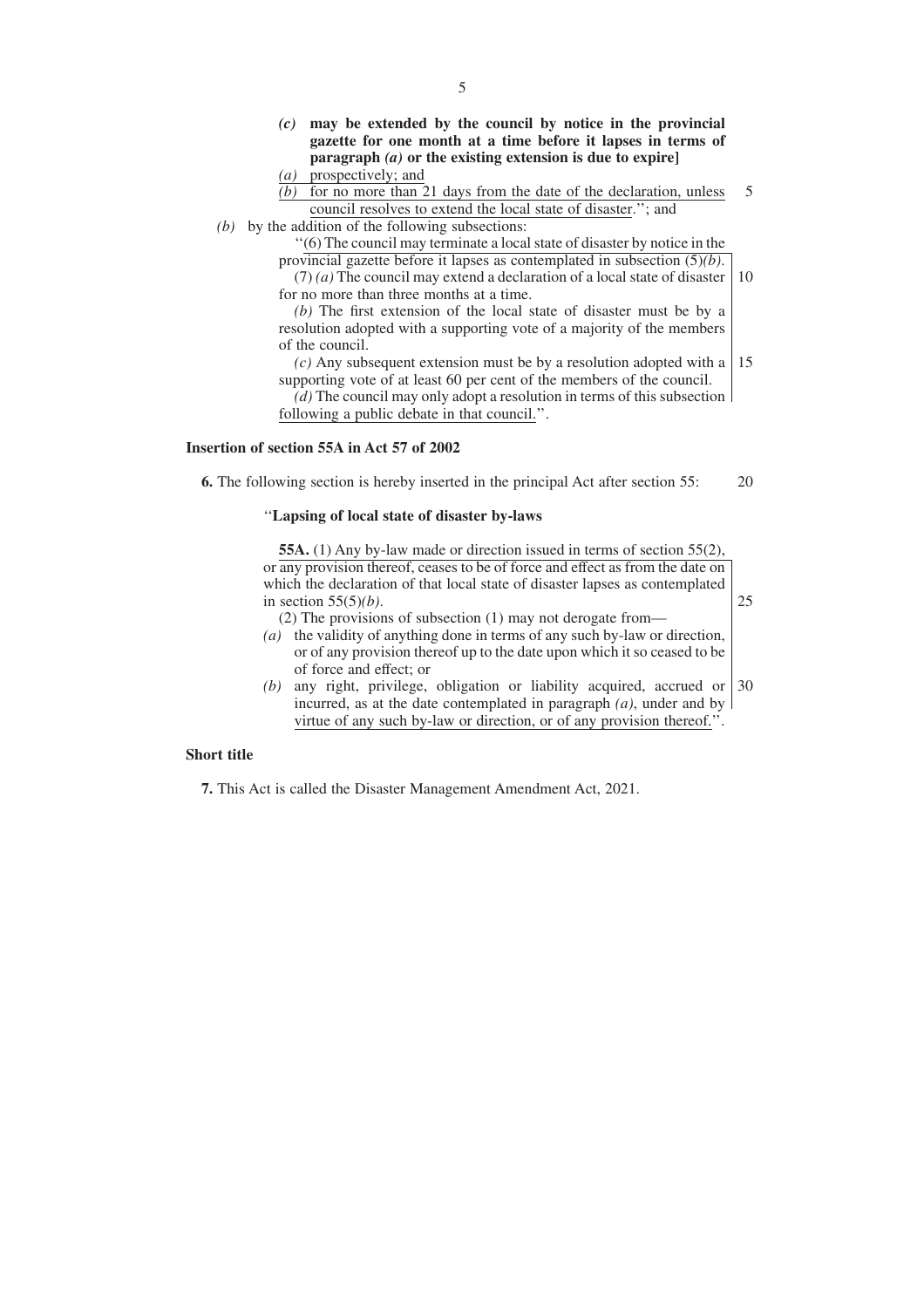## **MEMORANDUM ON THE OBJECTS OF THE DISASTER MANAGEMENT AMENDMENT BILL, 2021**

## **1. INTRODUCTION**

On 30 January 2020, the Director-General of the World Health Organisation (''the WHO") declared the novel coronavirus (COVID-19) outbreak a public health emergency of international concern, which is the WHO's highest level of alarm. Following this announcement the Minister responsible for cooperative government and traditional affairs declared a national state of disaster in terms of section 27 of the Disaster Management Act, 2002 (Act No. 57 of 2002) (''the Disaster Management Act''). Various sets of regulations were also published following the declaration of the national state of disaster, which imposed a national lockdown.

The national state of disaster as well as the accompanying regulations had severe consequences and a negative impact on the lives of every citizen in South Africa. Citizens' basic human rights were restricted and certain behaviours and actions were prohibited. The economic consequences were disastrous and millions of people lost their jobs.

The Disaster Management Act does not currently provide adequate legislative accountability and oversight over the regulations published in terms of it, the duration of a state of disaster, nor in respect of the extension of a state of disaster.

In a constitutional democracy, any legislation, which has such severe consequences and which impacts all the citizens and their human rights, should be subject to more legislative accountability and oversight.

## **2. OBJECTS OF THE BILL**

The purpose of the Bill is to amend the Disaster Management Act in order to amend the duration of a state of disaster. The Bill further seeks to provide that only the National Assembly, a provincial legislature or a municipal council may resolve to extend a declaration of a national, provincial or local state of disaster respectively and for how long. The Bill also provides for the requisite majorities required in the National Assembly, provincial legislature and municipal council in order to extend a national, provincial or local state of disaster, respectively. The Bill further provides that a resolution to extend a national, provincial or local state of disaster may only be adopted after a public debate. The Bill finally seeks to provide for oversight by the National Assembly over a national state of disaster, and oversight by a provincial legislature over a provincial state of disaster.

## **3. CONTENTS OF THE BILL**

- 3.1 Clause 1 amends section 27 of the Act by the substitution for subsection (5) of a new subsection (5) as well as the addition of four further subsections. The clause now provides *inter alia* that a national state of disaster may be effective only prospectively and for no more than 21 days, unless the National Assembly resolves otherwise. It also provides that a Minister may terminate a national state of disaster before it lapses. It further provides that a copy of the notice declaring a national state of disaster must be tabled in the National Assembly. The clause also provides that the National Assembly may disapprove of any regulations or directions made under such a declaration or may make recommendations to the Minister pertaining to such regulations and directions.
- 3.2 Clause 2 inserts section 27A into the Act. This clause provides for the lapsing of a national state of disaster. The clause further regulates the validity of anything done under or by virtue of any regulation or direction from the time of the declaration of the national state of disaster to the time it lapses.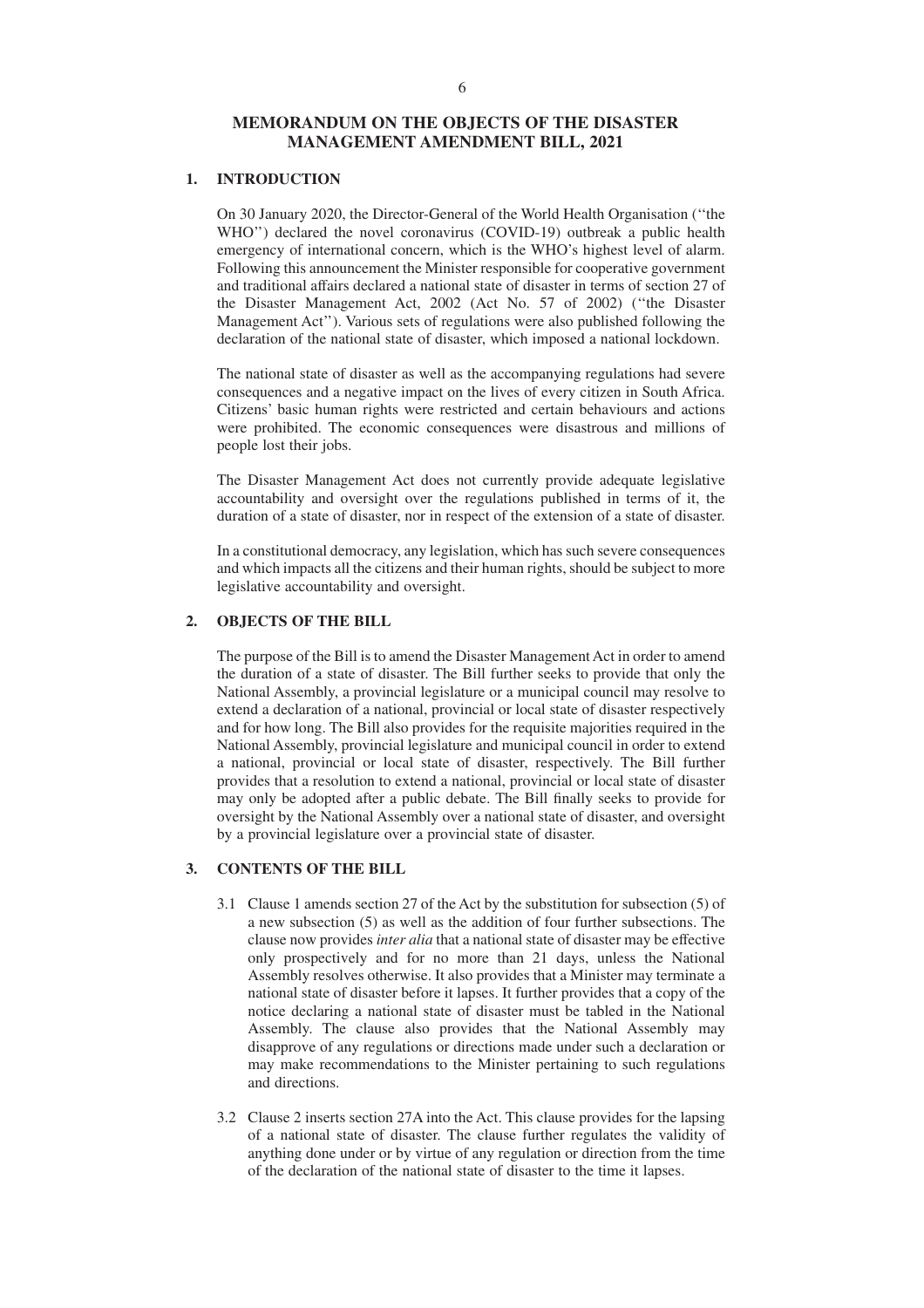- 3.3 Clause 3 amends section 41 to provide *inter alia* that a provincial state of disaster may be effective only prospectively and for no more than 21 days, unless a provincial legislature resolves otherwise. It also provides that a Premier may terminate a national state of disaster before it lapses. It further provides that a copy of the notice declaring a national state of disaster must be tabled in a provincial legislature. The clause also provides that a provincial legislature may disapprove of any regulations or directions made under such a declaration or may make recommendations to the Premier pertaining to such regulations and directions.
- 3.4 Clause 4 inserts section 41A into the Act. This clause provides for the lapsing of a provincial state of disaster. The clause further regulates the validity of anything done under or by virtue of any regulation or direction during the time from the declaration of the provincial state of disaster until the time it lapses.
- 3.5 Clause 5 amends section 55 to provide that a local state of disaster may be effective only prospectively and for no more than 21 days, unless a municipal council resolves to extend it. It also provides that a council may terminate a local state of disaster before it lapses. The clause further sets out how a council may extend a local state of disaster.
- 3.6 Clause 6 inserts clause 55A into the Act. This clause provides for the lapsing of a local state of disaster. The clause further regulates the validity of anything done under or by virtue of any by-law or direction during the time from the declaration of the local state of disaster until the time it lapses.
- 3.7 Clause 7 contains the short title.

## **4. FINANCIAL IMPLICATIONS FOR THE STATE**

There will be no financial implications for the state.

#### **5. DEPARTMENTS, BODIES OR PERSONS CONSULTED**

None

## **6. PARLIAMENTARY PROCEDURE**

- 6.1 The Member proposes that the Bill must be dealt with in accordance with the procedure established by section 76(3) of the Constitution, as its provisions in a substantial manner deal with ''disaster management'', a functional area of concurrent national and provincial legislative competence listed under Schedule 4 to the Constitution.
- 6.2. The Member is of the opinion that it is necessary to refer this Bill to the National House of Traditional Leaders in terms of section 18(1)*(a)* of the Traditional Leadership and Governance Framework Act, 2003 (Act No. 41 of 2003), since it may contain provisions pertaining to customary law or customs of traditional communities.